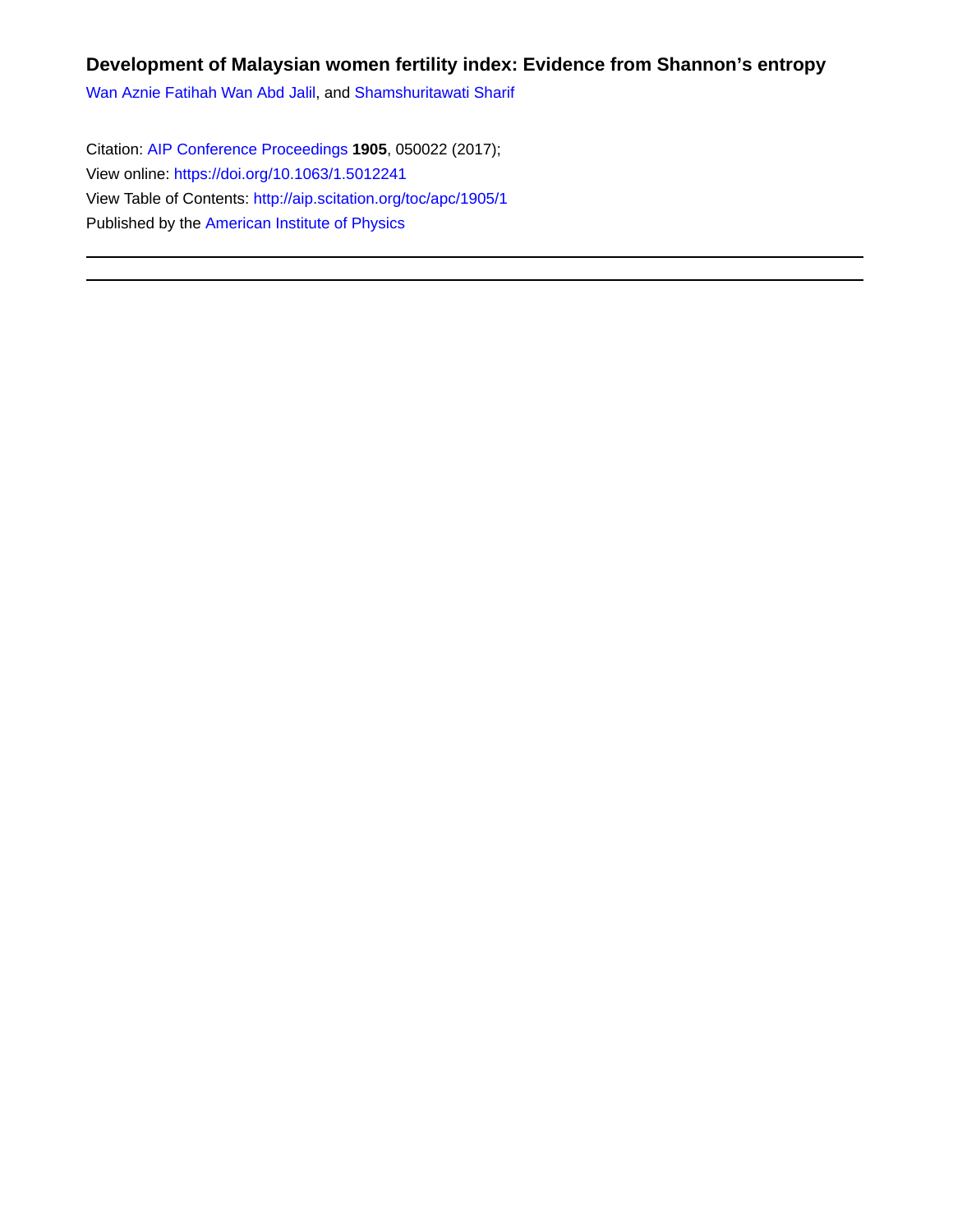# **Development of Malaysian Women Fertility Index: Evidence from Shannon's Entropy**

Wan Aznie Fatihah Wan Abd Jalil<sup>1, a)</sup> and Shamshuritawati Sharif<sup>1, b)</sup>

<sup>1</sup> School of Quantitative Sciences, Universiti Utara Malaysia, 06010 Sintok, Kedah Darul Aman

a) Corresponding author: wanaznie68@gmail.com  $^{b)}$  shamshurita@uum.edu.my

**Abstract.** A fertility rate is a measure of the average number of children a woman will have during her childbearing years. Malaysia is now facing a population crisis and the fertility rate continues to decline. This situation will have implications for the age structure of the population where percentages of senior citizens are higher than percentages of people aged below 5 years old. Malaysia is expected to reach aging population status by the year 2035. As the aging population has a very long average life expectancy, the government needs to spend a lot on medical costs for senior citizens and need to increase budgets for pensions. The government may be required to increase tax revenues to support the growing older population. The falling fertility rate requires proper control by relevant authorities, especially through planning and implementation of strategic and effective measures. Hence, this paper aims to develop a fertility index using Shannon's entropy method. The results show that Selangor, Johor, and Sarawak are among the states with the highest values of the fertility index. On the other end of the spectrum, Terengganu, W.P. Labuan, and Perlis are ranked in the last positions according to the fertility index. The information generated from the results in this study can be used as a primary source for the government to design appropriate policies to mitigate dwindling fertility rates among Malaysian women.

## **INTRODUCTION**

Women fertility is rated by the mean number of children that a woman will have during her childbearing years. Fertility patterns in the world have changed dramatically over the last few decades. Since the 1970s, a large number of developed countries such as United Kingdom, Canada, Denmark, and Germany have seen their fertility rates below replacement level [1]. In Malaysia during the late 1950s, the total fertility rate was 6.2 children per woman. By 2013, it had fallen below 2.0 children per woman. Malaysia is now facing a population crisis and the fertility rate continues to decline. The total fertility rate has reached the replacement level by year 2010 [2].

The negative influence of low fertility rate is the main cause to further investigate this topic. In society, low level of fertility rate is one of the economic challenges when the population age structure will be affected. In year 2035, Malaysia is projected to reach the status of aging population where 15 per cent of the total population will be at least 60 years old [2]. As the aging population has a very long average life expectancy, the government needs to spend a lot on medical costs for senior citizens and also needs to increase budgets for pensions. The government may be required to increase tax revenues to support the growing older population. The falling fertility rate requires proper control by relevant authorities, especially through planning and implementation of strategic and effective measures.

Therefore, in this study, we present the mathematical development for measuring fertility index to discover the ranking of the women population ability to have children. The women fertility index is perform to demonstrate the rank of each state in Malaysia. To the best of the authors' knowledge, the official report on the Malaysian women fertility index has not yet been studied. For the development of women fertility index, there are several characteristics that potentially related to the fertility behavior can be employed in developing the women fertility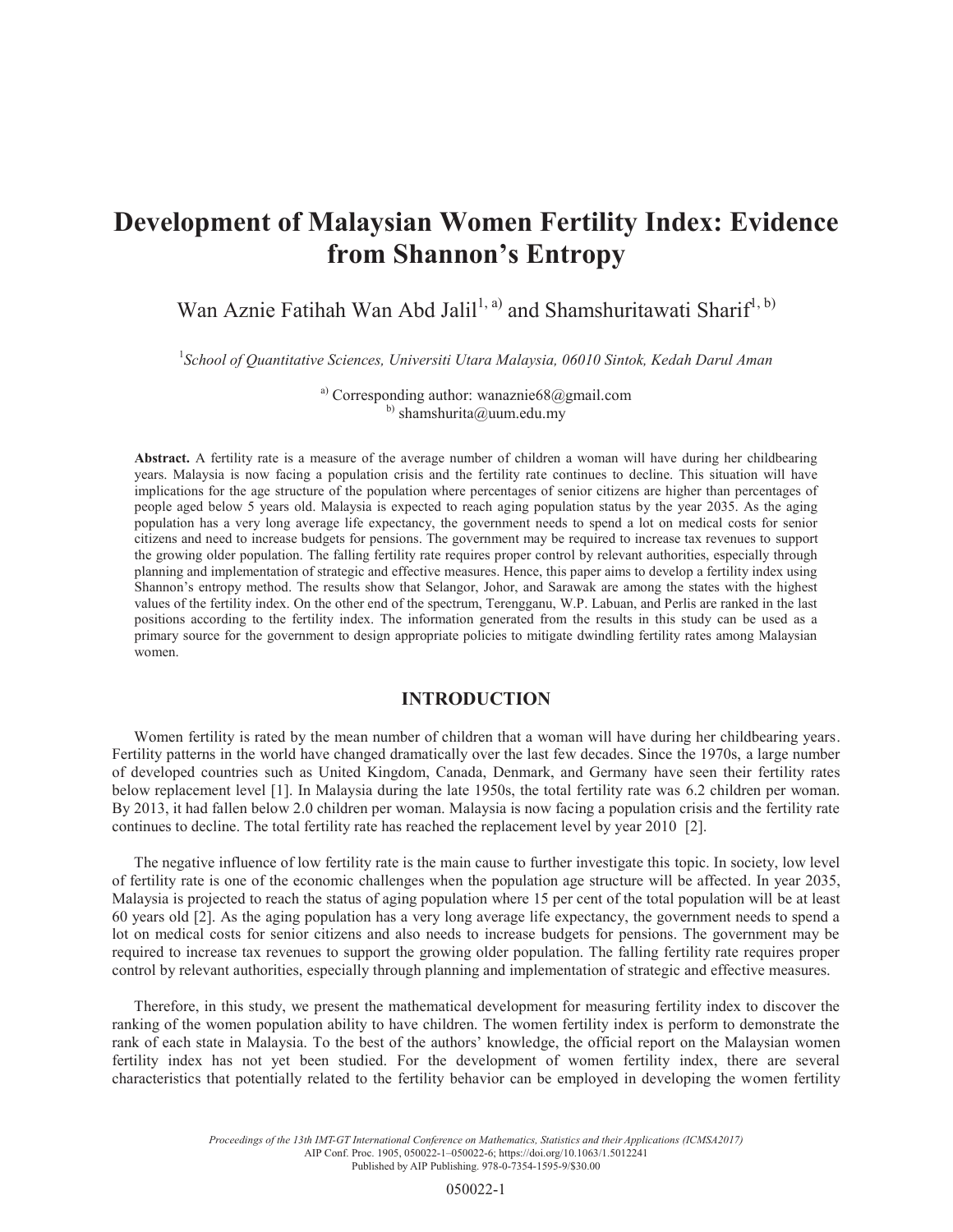index based on previous researchers findings. In details, there are seven characteristics that were used in this study as a potential determinant in fertility behavior which are place of living (urban or rural), age at first marriage, female tertiary education attainment, number of divorces, female participation in labor force, family planning methods, and female income.

In this study, the total number of children ever born (CEB) per woman was used as a measure of fertility. CEB is regularly used as proxy for fertility in various studies [3], [4], [5]. The fertility index plays an important role to explain the fertility level for each state in Malaysia from "high fertility" to "low fertility", as it may help the government to design appropriate policies aimed at increasing fertility rates among Malaysian women.

The rest of the paper is structured as follows. The next section defines the methodology which includes the data standardization, weight calculation and index development of the woman fertility for each state. To close the paper, we present the results, and conclusion of the study.

## **METHODOLOGY**

The development of a fertility index requires three main steps; the first involves identification of characteristics related to fertility from comprehensive literature review, the second requires calculation of weighting characteristics, which involves application of Shannon's entropy method, and the final involves building of fertility index using methods of linear combination or weighted arithmetic average [6].

In this study, the data has been obtained from the Fifth Malaysian Population and Family Survey by the National Population and Family Development Board. The data standardization is performed since the measurement units and scales of seven characteristics differ. The standardization is used to transform different scales and units among various characteristics into common measurable units to allow for multi characteristics comparisons [7].

### **Data Standardization**

Let  $X = [x_{ij}]$  and  $Z = [z_{ij}]$  being the elements of data matrix of number of children ever born (CEB) and standardized data matrix, respectively across all characteristics. Table 1 provides further information regarding the characteristics.

| <b>TABLE 1.</b> Description of the Characteristics |                        |                                                                  |  |
|----------------------------------------------------|------------------------|------------------------------------------------------------------|--|
| No.                                                | <b>Characteristics</b> | <b>Description of characteristics</b>                            |  |
|                                                    | <b>URBAN</b>           | Number of females living in urban areas by state                 |  |
|                                                    | AGE                    | Female age at first marriage (years)                             |  |
|                                                    | <b>EDU</b>             | Number of females tertiary education attainments by state        |  |
| 4                                                  | <b>DIVORCE</b>         | Number of divorces by state                                      |  |
|                                                    | <b>EMPLOYED</b>        | Number of females employed by state ('000)                       |  |
| 6                                                  | <b>PLAN</b>            | Number of married couples using family planning methods by state |  |
|                                                    | <b>INCOME</b>          | Median monthly female income by state (RM)                       |  |
| 8                                                  | CEB                    | Total number of children ever born per woman by state            |  |

In this study, to eliminate anomalies of measurements units and data scales, the data standardization is performed [7] before calculate their weights

$$
z_{ij} = \frac{x_{ij}}{\sum_{j=1}^{k} x_{ij}}\tag{1}
$$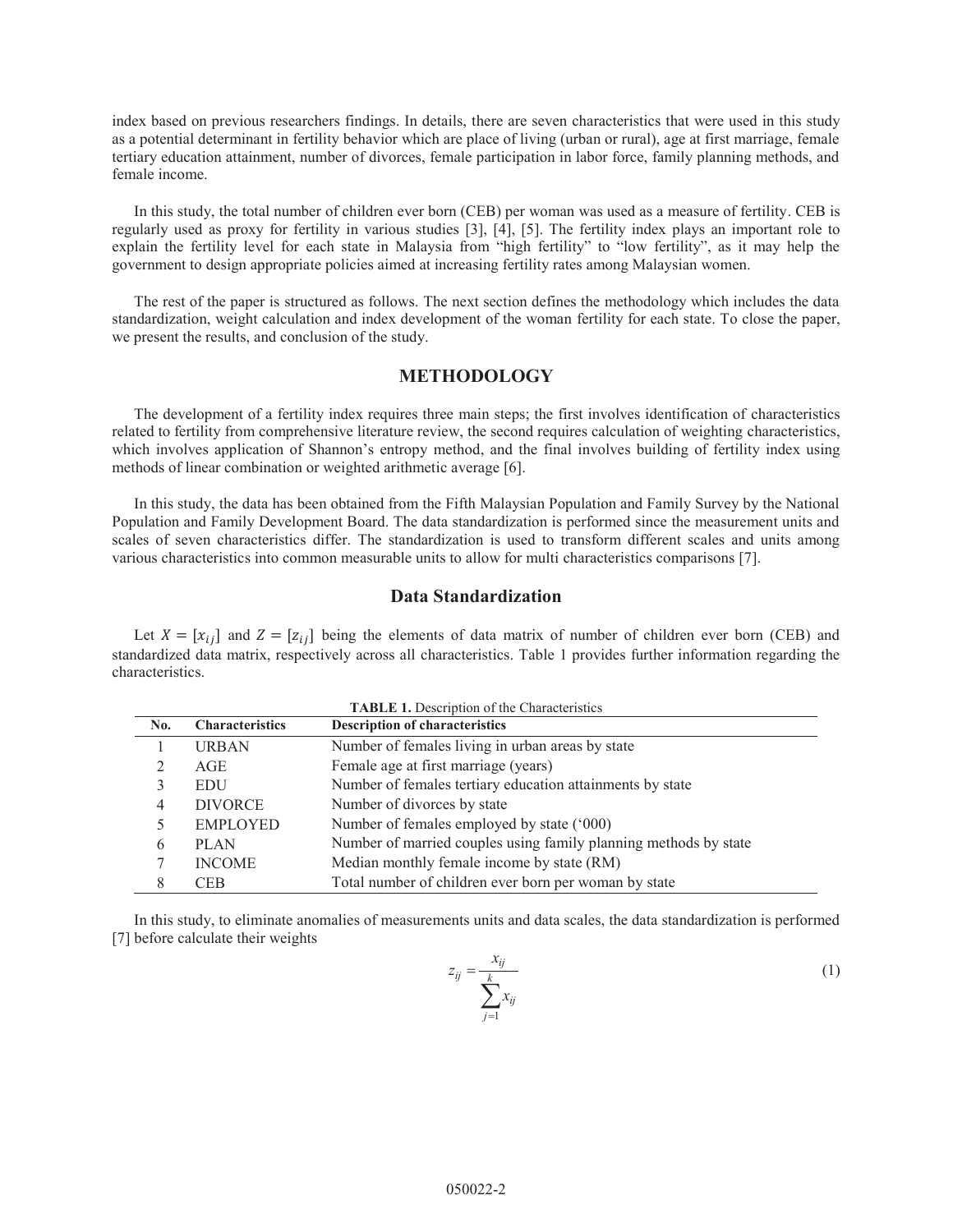#### **Weight Calculation**

In Table 2, the structure of the matrix is constructed with  $n$  number of location (state),  $i$  against  $k$  fertility characteristics, *j* and  $w_i$  is the weight of fertility characteristics *j*.

|                   | <b>Characteristics</b> | <b>Characteristics</b> | $\cdots$ | <b>Characteristics</b><br>k |
|-------------------|------------------------|------------------------|----------|-----------------------------|
| <b>Location 1</b> | $x_{11}$               | $x_{12}$               | $\cdots$ | $x_{1k}$                    |
| <b>Location 2</b> | $x_{21}$               | $x_{22}$               | $\cdots$ | $x_{2k}$                    |
| ٠                 |                        |                        |          | ٠                           |
| Location $n$      | $x_{n1}$               | $x_{n2}$               | $\cdots$ | $x_{nk}$                    |
|                   | $\mathcal{W}_1$        | W7                     | $\cdots$ | $W_k$                       |

Since different characteristics have different meaning, it is not appropriate to assume that they all have equal weights. Methods for finding weights for each characteristic can be classified into two groups which are subjective and objective weights [7]. Subjective weights are determined only according to the preference off decision makers such as rank- based method, pair wise comparison method [8], Analytic Hierarchy Process (AHP) method, weighted least squares method, and Delphi method [9]. The objective methods determine weights for each characteristic by solving mathematical models without any consideration of the decision maker's preferences. The examples of objective weights are correlation method, entropy method, multiple objective programming, and principle element analysis [7]. Subjective weighting may be preferable in the most real problems, since the decision maker's expertise and judgments are taken into account. However, the use of objective weights is practical when obtaining such reliable subjective weights is difficult [7]. In this study, we proposed to implement Shannon's entropy method for determining the characteristics weight.

#### *Entropy Method*

The concept of entropy was introduced by [10] in communications theory and the concept is now widely used in many different fields. The concept put forward by Shannon entropy is based on statistical theory. The method of entropy can be used in identifying objective weight which is based on the degree of uncertainty of the information as employed in probability theory [8], [11]. The entropy measure for the  $j<sup>th</sup>$  characteristics is given by the following formula:

$$
E_j = -\frac{1}{\ln n} \sum_{i=1}^{n} z_{ij} \ln(z_{ij})
$$
 (2)

Entropy measures the size of uncertainty information contained in a decision characteristics, i.e. the larger the size, the lower the condition. The weight for the  $j<sup>th</sup>$  characteristics is

$$
w_j = \frac{1 - E_j}{\sum_{j=1}^k 1 - E_j}
$$
 (3)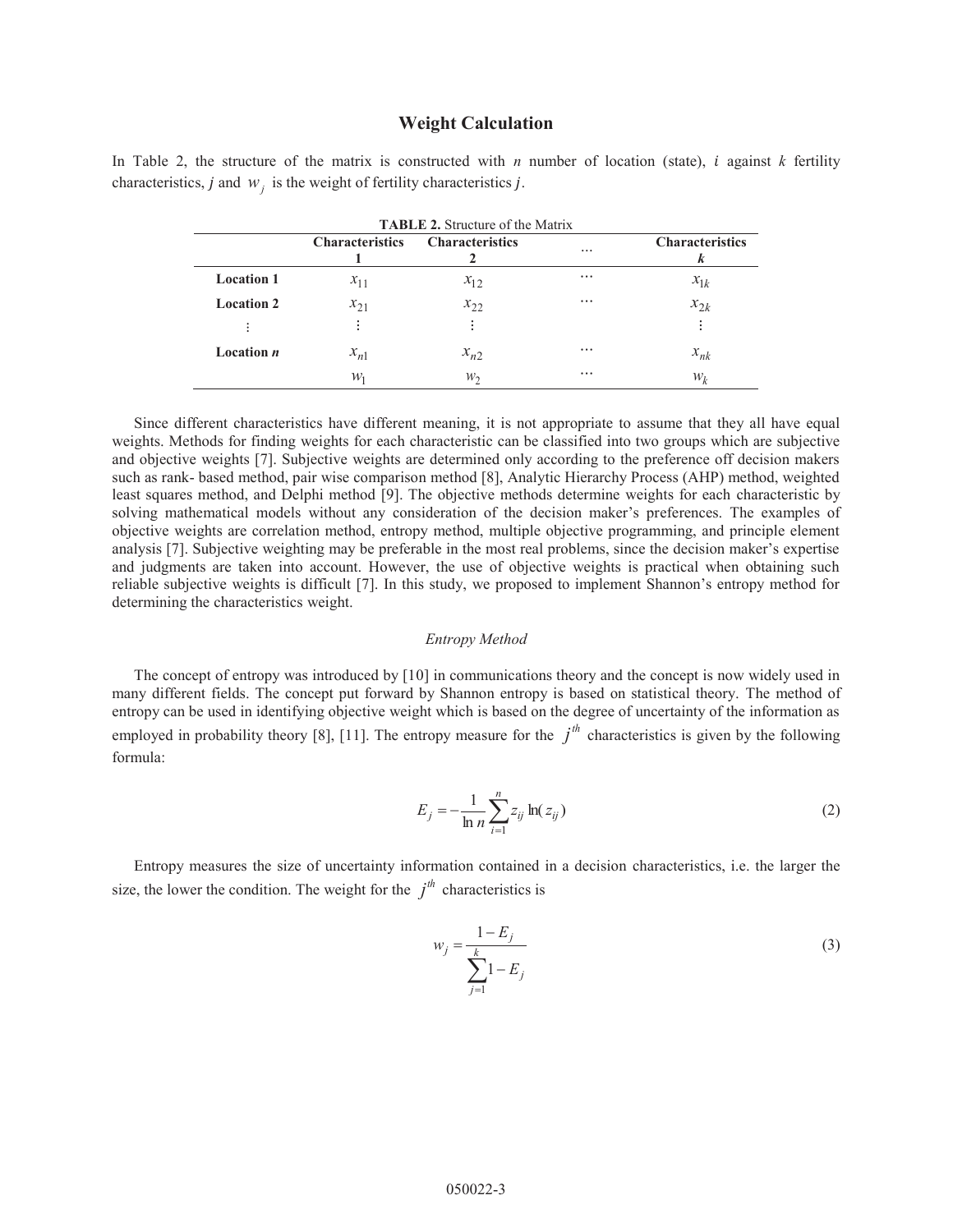#### **Index Development**

This step is also known as aggregation method, which involves the process of combining a set of values into a single value. In this study, a linear combination method or weighted arithmetic average is used. Mathematically, the fertility index can be written as follows.

$$
FI_i = w_j z_{ij} + w_j z_{ij} + \dots + w_j z_{ij} = \sum_j w_j z_{ij}, \quad \sum_j w_j = 1, \quad w_j \ge 0
$$
 (4)

Where,

 $FI_i$  = Fertility index for location *i*.

 $w_j$  = weight for characteristics  $j, j = 1, 2, 3, ..., k$ .

 $z_{ij}$  = normalized value of location  $i, i = 1, 2, 3, ..., n$ , with respect to characteristics  $j$ .

## **RESULTS**

The results in Table 3 show the entropy value, weighted value and rank of each characteristic. The characteristics of EDU, DIVORCE, and PLAN, which have the highest weight, can be considered as important characteristics of fertility, followed by URBAN, EMPLOYED, INCOME, and AGE.

|  |  |  | <b>TABLE 3.</b> Entropy Value, Weighted Value, and Characteristics Rank for Fertility Using Entropy Method |
|--|--|--|------------------------------------------------------------------------------------------------------------|
|--|--|--|------------------------------------------------------------------------------------------------------------|

| <b>Characteristics</b> | Entropy value, $E_i$ | Weighted value, $w_i$ | <b>Characteristics rank</b> |
|------------------------|----------------------|-----------------------|-----------------------------|
| <b>URBAN</b>           | 0.9347               | 0.1802                | 4                           |
| AGE                    | 0.9996               | 0.0012                |                             |
| <b>EDU</b>             | 0.9156               | 0.2328                |                             |
| <b>DIVORCE</b>         | 0.9327               | 0.1857                |                             |
| <b>EMPLOYED</b>        | 0.9401               | 0.1652                |                             |
| <b>PLAN</b>            | 0.9338               | 0.1825                |                             |
| <b>INCOME</b>          | 0.9810               | 0.0524                | h                           |
|                        |                      | $= 1.0000$<br>$W_{i}$ |                             |

After the  $FI_i$ ,  $i = 1, 2, 3, ..., n$  are calculated, the state can be ranked from the highest index to the lowest index. The state with the highest values of index presents better conditions for childbirth and childbearing.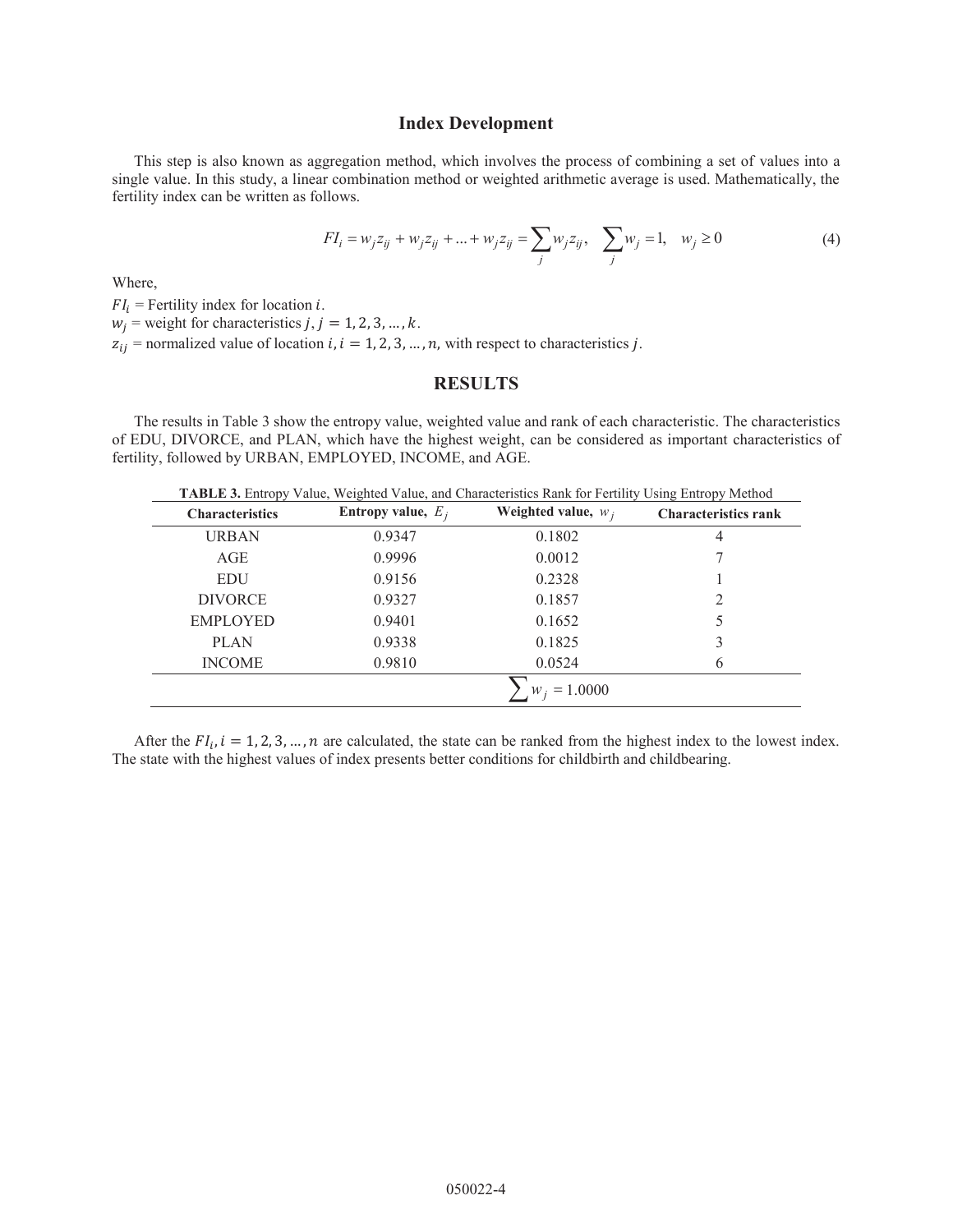| <b>Index</b> | Rank | <b>State</b>     |
|--------------|------|------------------|
| 0.1444       |      | Selangor         |
| 0.1268       | 2    | Johor            |
| 0.1051       | 3    | Sarawak          |
| 0.0779       | 4    | W.P Kuala Lumpur |
| 0.0701       | 5    | Sabah            |
| 0.0651       | 6    | Kedah            |
| 0.0587       | 7    | Perak            |
| 0.0585       | 8    | Pahang           |
| 0.0576       | 9    | Melaka           |
| 0.0480       | 10   | Kelantan         |
| 0.0476       | 11   | Negeri Sembilan  |
| 0.0407       | 12   | Pulau Pinang     |
| 0.0297       | 13   | W.P Putrajaya    |
| 0.0266       | 14   | Terengganu       |
| 0.0235       | 15   | W.P Labuan       |
| 0.0197       | 16   | Perlis           |

**TABLE 4.** Women Fertility Index by State Using Entropy Method

The results in Table 4 show that the state with the highest fertility index is Selangor, followed by Johor, and Sarawak. On the other end of the spectrum, Terengganu, W.P. Labuan, and Perlis are ranked in the last positions according to the fertility index.

## **CONCLUSION**

For the calculation of weighted, it appears that much weight is given to the female tertiary education attainments, number of divorces, and family planning methods. These three characteristics can be considered as important characteristics in explaining fertility behavior in Malaysia.

The results of the fertility index based on entropy method as proposed in this study show that Selangor has the highest fertility index. The reason for the high index in Selangor might be because the state government offer schemes to alleviate lower fertility amongst Selangor women [12]. These schemes includes allocation of RM1500 for newborn babies, parents that are eligible will receive financial help to pay for nursery or daycare centers registered with the Department of Social Welfare amounting to about RM100 every month, and payment aids of RM50 every month for children in pre-school education.

In addressing the problem of low fertility in Malaysia, all parties must play their role. The information generated from the results in this study can be used as a primary source for the government to design appropriate policies to mitigate dwindling fertility rates among Malaysian women. These policies include income supports for families with children, affordable or quality child care and early childhood education, flexible working hours, parental leave, family leave, and reasonable working hours.

The findings from this study make several contributions to the current literature. Based on certain crucial factors that influence the fertility rate in Malaysia, we propose the women fertility index as an indicator for verifying and measuring the degree of ability of the women population in Malaysia to have children. However, we accept that the choice to bear children is personal decision. However, this issue supposed to be taken seriously, with full of responsibility. Thus, it is important for married couples to motivate themselves to have more children with good quality of education as it can enhance the economic productivity in our country.